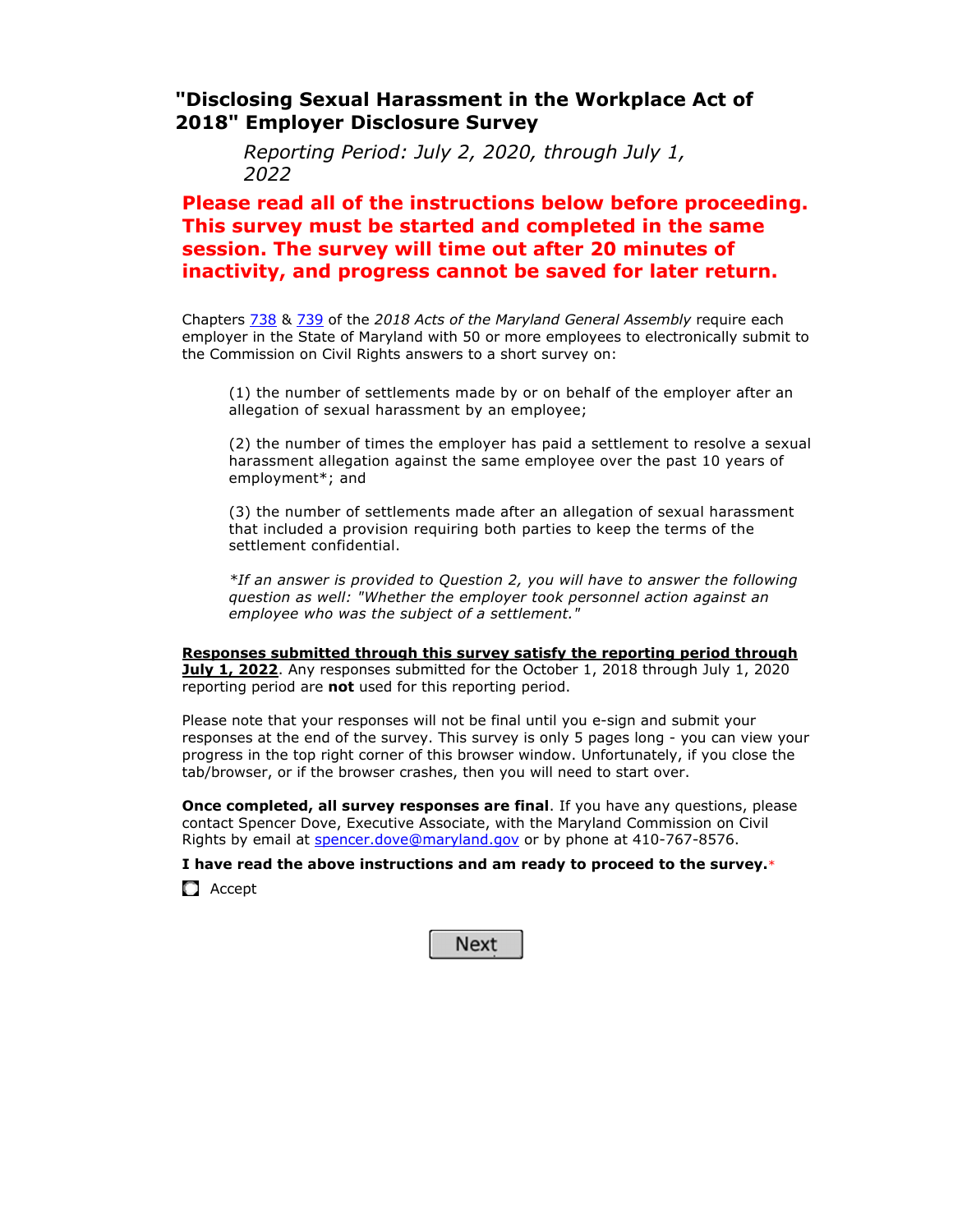# **Number of Employees**

This law requires only those employers with 50 or more employees (across all locations, not exclusively working in Maryland) to respond to this survey. If you answer "Fewer than 50" below, you will be taken to the end of this survey after clicking "Next".

Number of employees at all locations.\*

**F**ewer than 50

 $\bullet$  More than 50

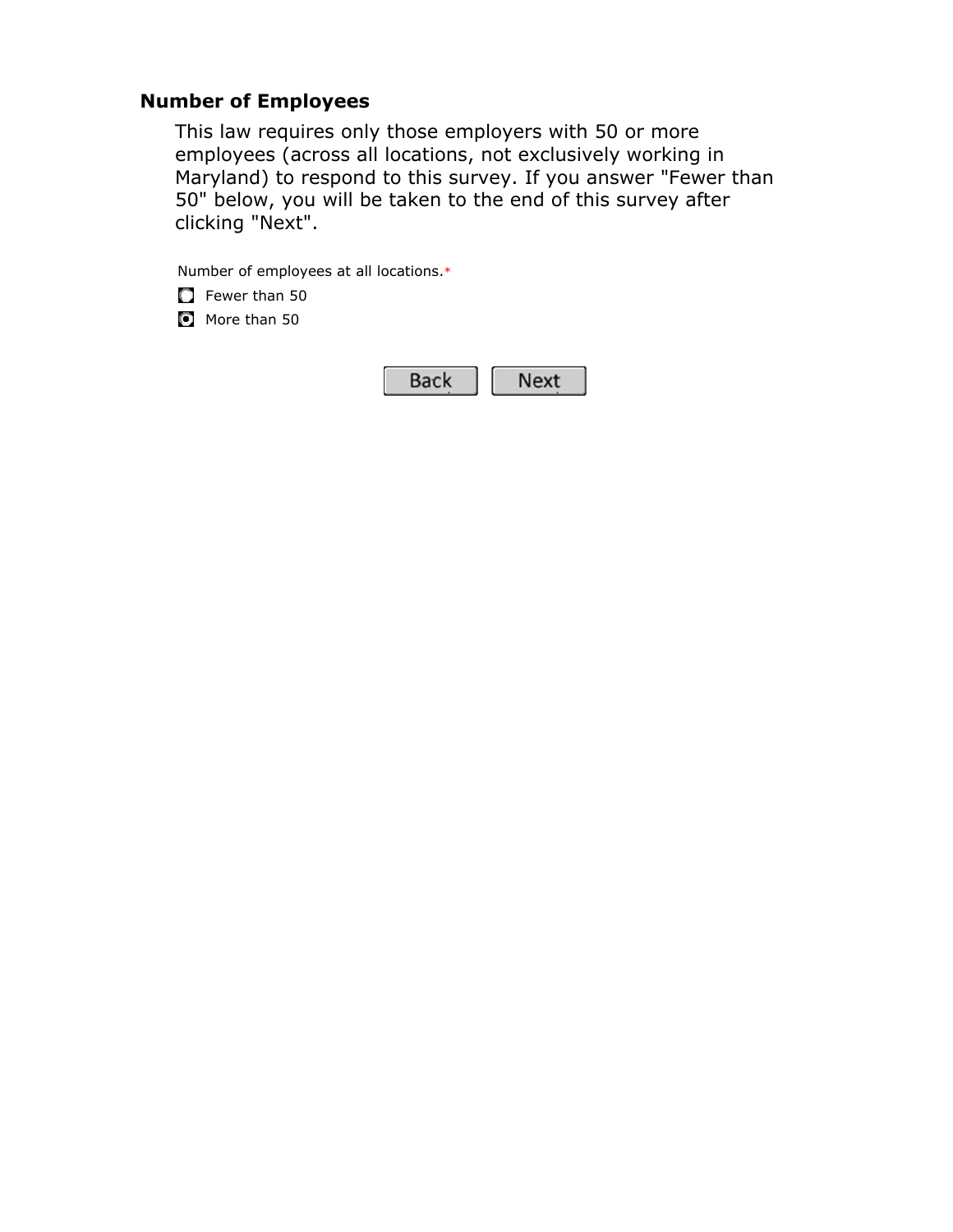### **Employer & Respondent Contact Information**

Please answer all questions completely. If you do not know the answer to the question, or if the question is not applicable, write "N/A".

# **Employer's Contact Information**

 Please include all of the information for the company, business, or organization that is the employer. **This section should not be used to provide an individual's personal contact information.**

Employer's Name\*

Employer's Mailing Address\*

| <b>Street</b> | City | רווח ה<br><b>CUUIL</b> | ыате |  |
|---------------|------|------------------------|------|--|
|               |      |                        | MD   |  |

Employer's Phone Number(s)\*

Click the green (+) to add a Toll Free or Fax number. You can remove either field by clicking the red (-).

۰

| Main |  |
|------|--|
|      |  |

Employer's Email Address

If the business or organization has a general/centralized email address for the the general public to use as a means of contact, please provide that information. For example, the Maryland Commission on Civil Rights' general email account is mccr@maryland.gov.

Employer's Website

# **Respondent's Contact Information**

 Please include contact information for the individual who is filling out this survey on behalf of the employer. If the employer has a primary point-of-contact that differs from the individual filling out this survey, please enter in that primary contact's information.

Respondent's Prefix



Respondent's First Name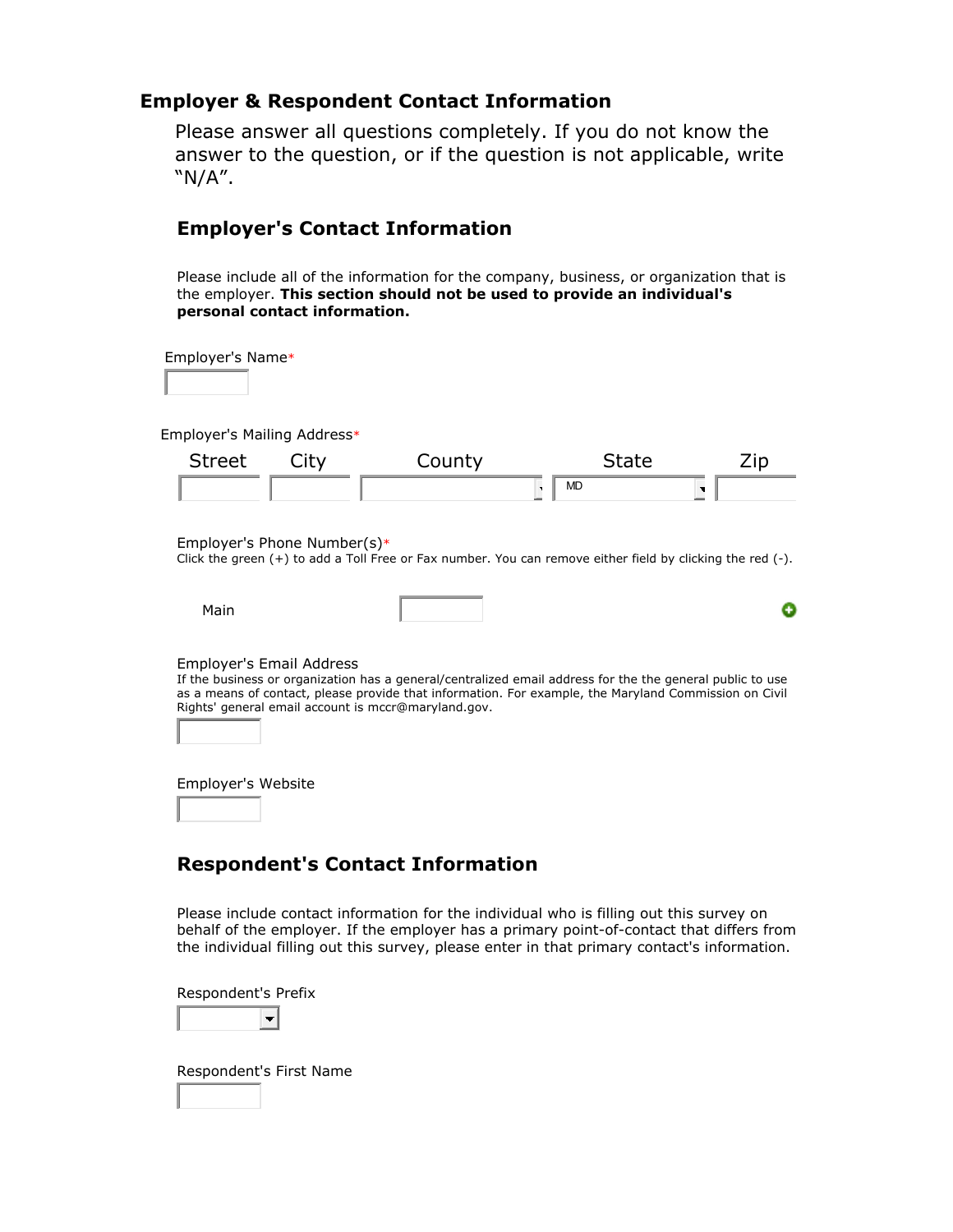| Respondent's Middle Name/Initial |  |  |  |
|----------------------------------|--|--|--|
|----------------------------------|--|--|--|

Respondent's Last Name

Respondent's Suffix

Respondent's Professional/Job Title

Respondent's Relationship to Employer

Please specify if you are an employee or an authorized agent of the employer, such as the employer's attorney.

Respondent's Mailing Address

| <b>Street</b> | City | County | State     |  |
|---------------|------|--------|-----------|--|
|               |      |        | <b>MD</b> |  |

Respondent's Phone Number(s)

Click the green (+) to add a Direct Line, Cell Phone, or Fax number. You can remove any field by clicking the red  $(-)$ .

Main

۰

#### Respondent's Email Address:\*

A courtesy copy of your responses to this survey will be automatically emailed to you at the address provided in this field upon completion of this survey.

| Back | Next |
|------|------|
|      |      |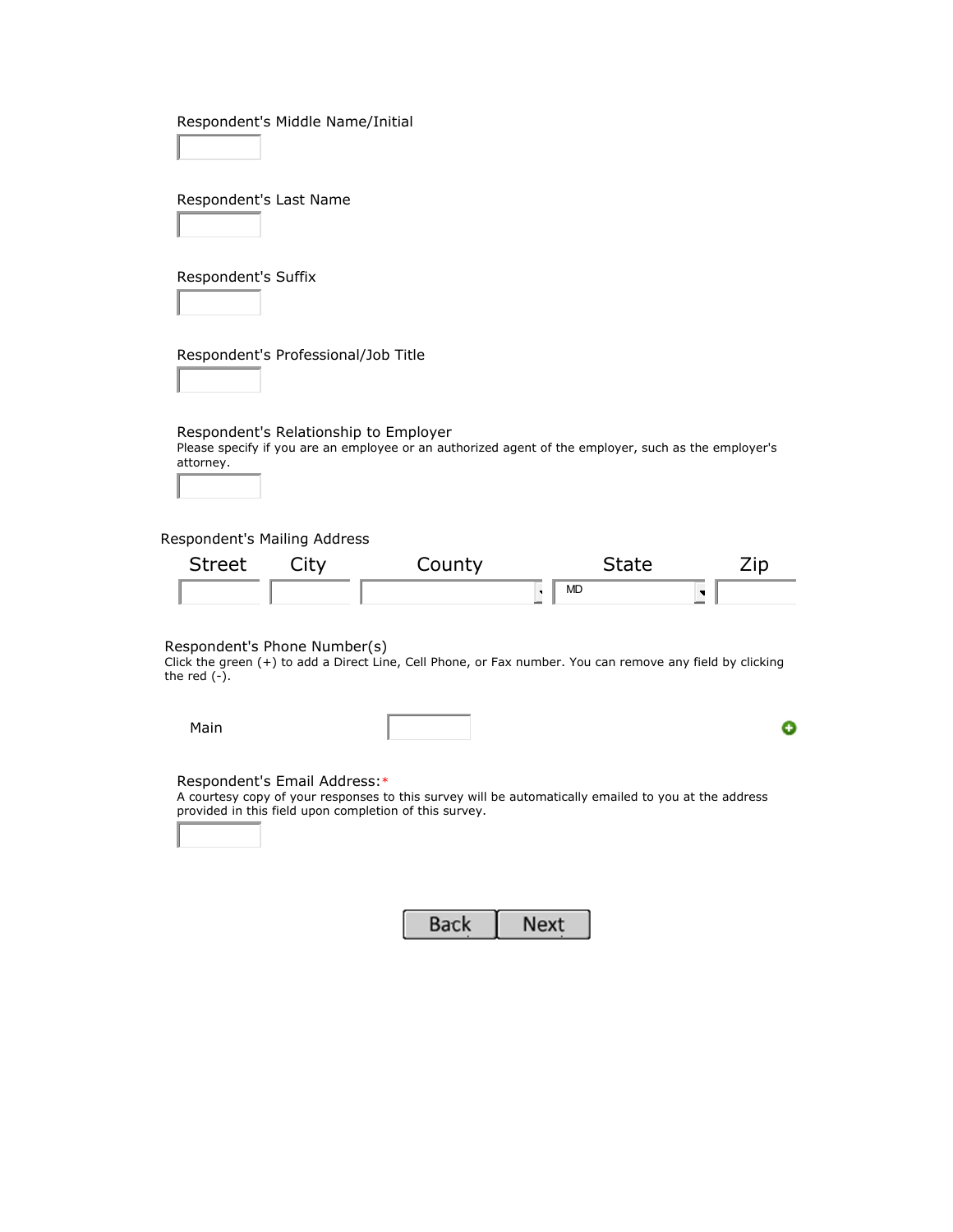# **Required Questions of Employers**

 Please enter one numeric value in each of the boxes. Text responses and multiple numbers will not be accepted by the software. These questions are specified on page 4 of Chapters 738 & 739, *2019 Acts of the General Assembly*.

#### **1. The number of settlements made by or on behalf of the employer after an allegation of sexual harassment by an employee.**\*

<sup>3</sup>

#### **2. The number of times the employer has paid a settlement to resolve a sexual harassment allegation against the same employee over the past 10 years of employment.**

Note: If you enter a value larger than zero (0) in the field below, Question 2A will automatically populate when attempting to move to Question 3. Please give the browser a moment to refresh and display Question 2A.\*

**2a. If you responded to Question 2, please indicate if the employer took personnel action against an employee who was the subject of a settlement.**



**3. The number of settlements made after an allegation of sexual harassment that included a provision requiring both parties to keep the terms of the settlement confidential.**\*

|--|--|